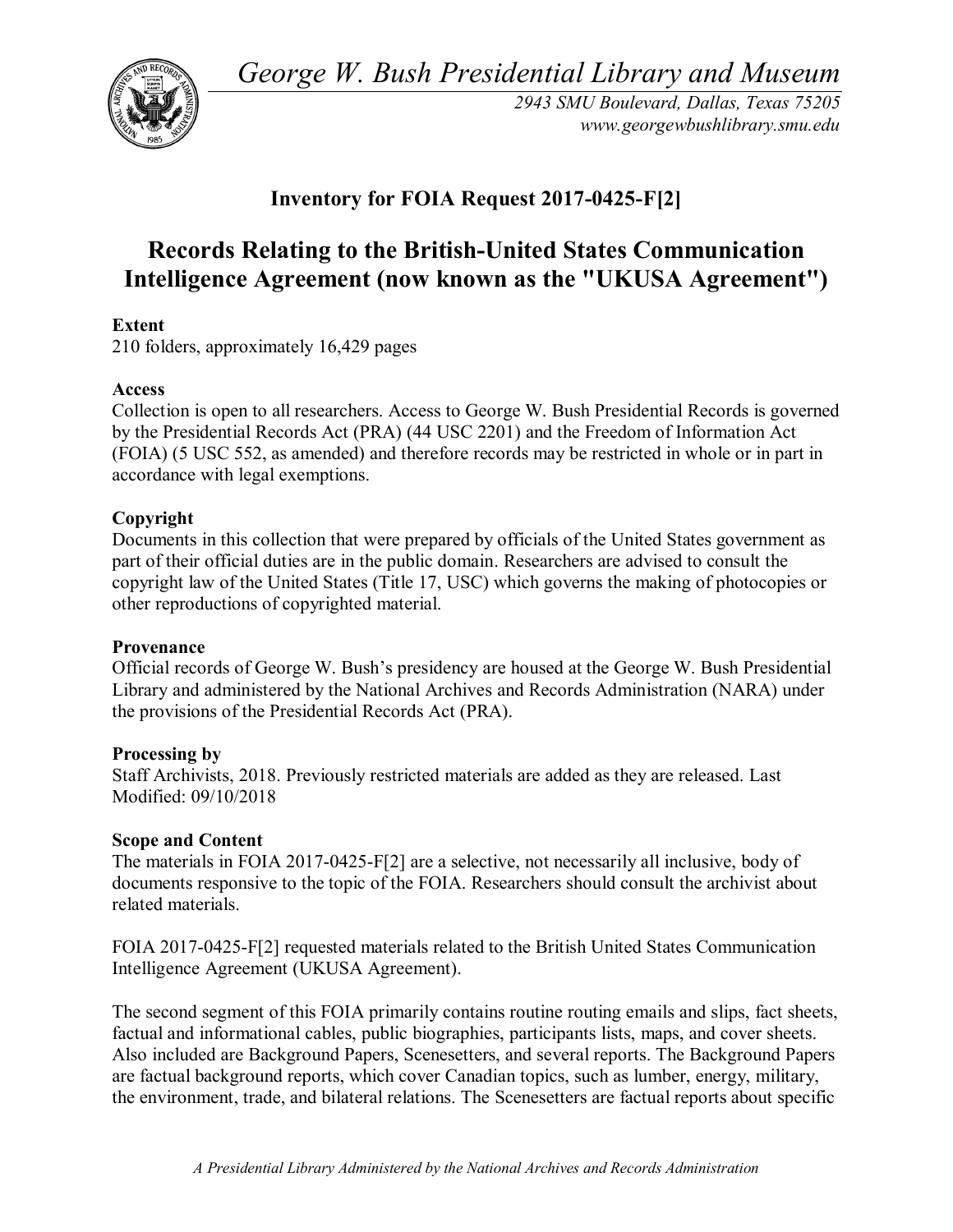locations; some locations included are Montebello, Papineau Manor, both in Canada; Kirribilli Extremism: A Strategy for Delivery, Protecting Sensitive Compartmented Information within and Admiralty House, both in Australia. Also included are reports, Preventing Violent Information Systems, and US-ASEAN Enhanced Partnership.

 It should be noted that many of the documents in this FOIA have been closed due to National Security classification and/or exemptions of the Freedom of Information Act.

## **System of Arrangement**

topic of the FOIA. Researchers should consult an archivist about related materials. The materials in FOIA 2017-0425-F[2] are a systematic body of documents responsive to the

topic of the FOIA. Researchers should consult an archivist about related materials.<br>Documents responsive to this FOIA were found in this collection area – Staff Member Office Files and George W. Bush Presidential Electronic Records.

 Staff Member Office Files are maintained at the folder level by staff members within their individual offices and document all levels of administration activity.

individual offices and document all levels of administration activity.<br>Staff Member Office Files are processed at the folder level, that is, individual documents are not selected and removed from a folder for processing. While this method maintains folder integrity, it frequently results in the incidental processing of documents that are not wholly responsive to the subject area.

 printed, and filed in folders. Folders are arranged by Search and Access Set and thereunder by George W. Bush Presidential Electronic Records are a unique segment preserved in an electronic system separate from the Electronic Records Archive (ERA). The records are processed by topic, date.

 George W. Bush Presidential Electronic Records contain electronic records created or received by members of the White House staff, as well as the Commission on Weapons of Mass Destruction. These frequently classified records document the daily constitutional and statutory duties carried out by the George W. Bush administration and include record types such as email, email attachments, Night Notes, and cables.

## **Related Collections and FOIA Requests -** 2017-0425-F[1]

The following is a list of documents and folders processed in response to FOIA 2017-0425-F[2]:

## **Box 1**

## **Staff Member Office Files**

National Security Council - Records and Access Management

PRS Originals - 3 Series Files

[0230118]

Counsel's Office, White House

2017-0425-F[2] 2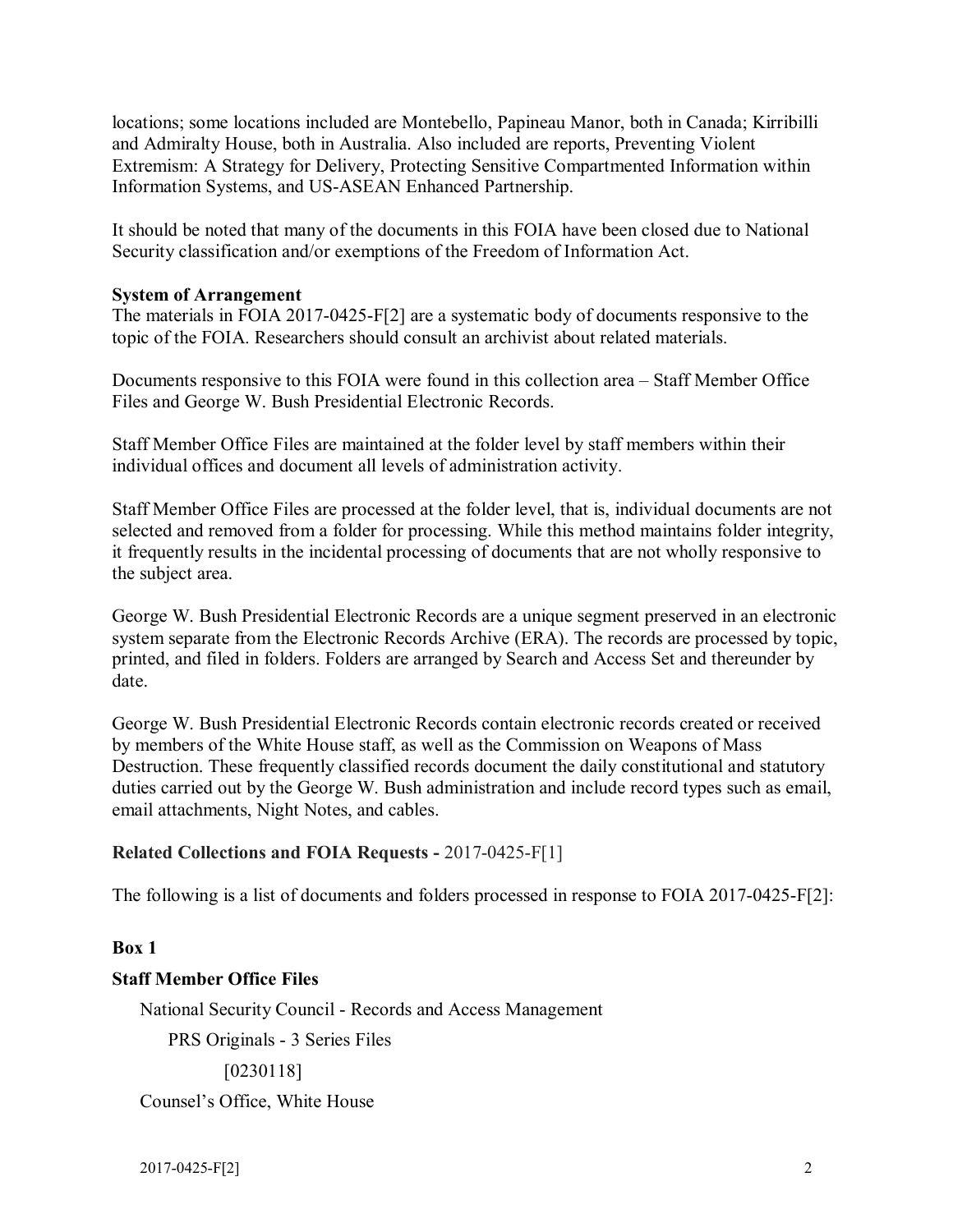Burck, William (Bill)

[Intelligence Sharing]

George W. Bush Presidential Electronic Records

Cables

 Cables, 2002 [02/06/2002 - 12/17/2002] Cables, 2003 [05/02/2003 - 12/19/2003] Cables, 2004 [04/13/2004 - 12/07/2004] Cables, 2005 [08/01/2005 - 12/15/2005] Cables, 2006 [03/30/2006 - 09/02/2006] Cables, 2007 [03/07/2007 - 12/28/2007] Cables, 2008 [02/25/2008 - 11/17/2008]

George W. Bush Presidential Electronic Records

Email

 SIPRNET, October 2002 [10/01/2002 - 10/25/2002] SIPRNET, November 2002 [11/04/2002 - 11/27/2002] SIPRNET, December 2002 [11/18/2002 - 12/24/2002] SIPRNET, January 2003 [01/27/2003 - 01/30/2003] SIPRNET, June 2004 [06/01/2004 - 06/30/2004] SIPRNET, October 2004 [09/23/2004 - 10/27/2004] SIPRNET, December 2004 [12/02/2004 - 12/07/2004] SIPRNET, January 2005 [12/27/2004 - 01/28/2005] SIPRNET, February 2005 [02/03/2005 - 02/22/2005] SIPRNET, May 2003 [05/14/2003] SIPRNET, June 2003 [06/11/2003] SIPRNET, July 2003 [07/02/2003 - 07/14/2003] [1] SIPRNET, July 2003 [07/02/2003 - 07/14/2003] [2] SIPRNET, September 2003 [09/25/2003] SIPRNET, October 2003 [10/06/2003] SIPRNET, November 2003 [11/11/2003] SIPRNET, December 2003 [12/31/2003] SIPRNET, July 2004 [07/14/2003] SIPRNET, August 2004 [08/31/2004] SIPRNET, November 2004 [11/03/2004]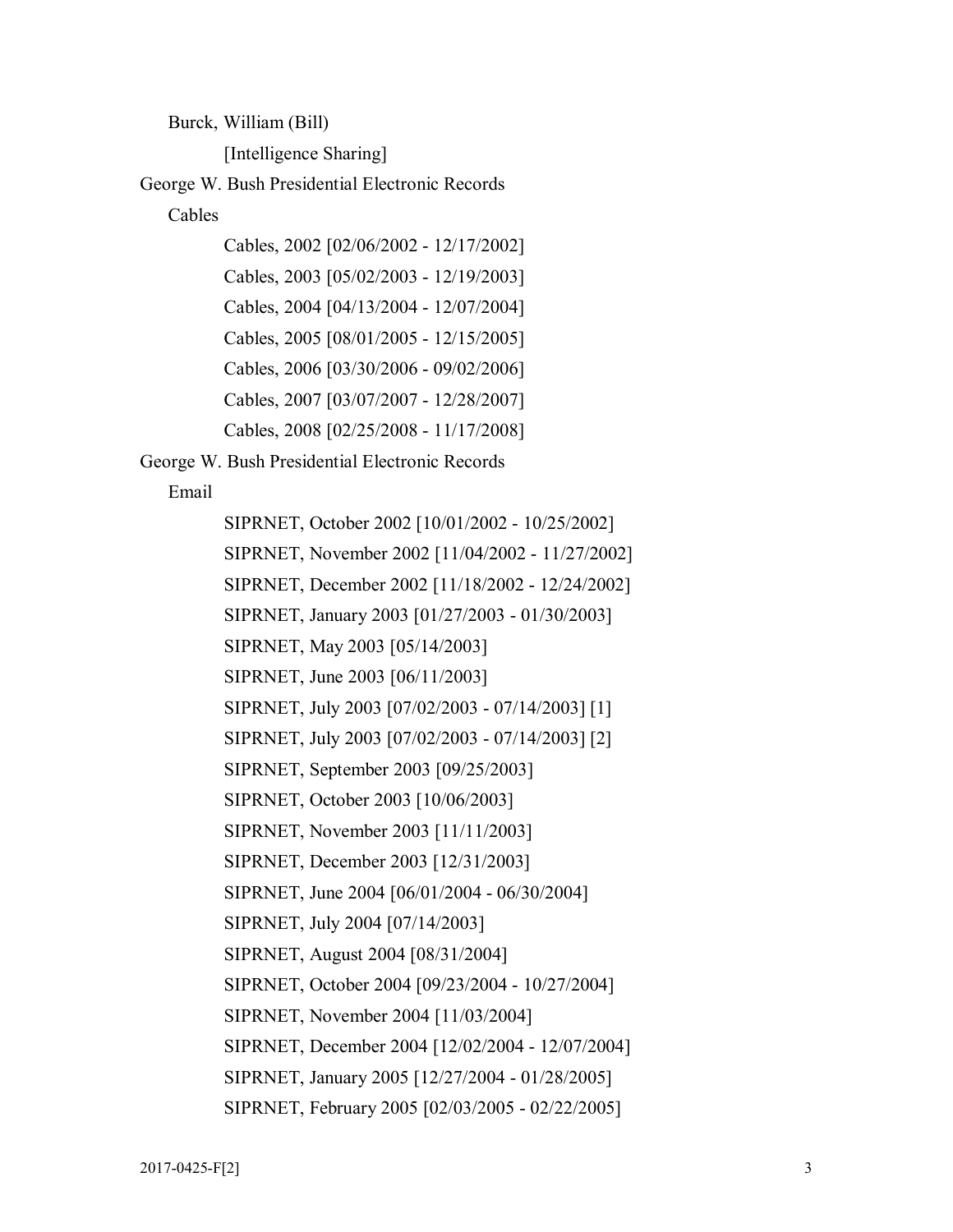SIPRNET, March 2005 [03/14/2005 - 03/30/2005] SIPRNET, April 2005 [04/19/2005 - 04/20/2005] SIPRNET, May 2005 [05/03/2005 - 05/06/2005] SIPRNET, June 2005 [06/03/2005 - 06/14/2005] SIPRNET, August 2005 [08/04/2005 - 08/22/2005] SIPRNET, October 2005 [10/04/2005 - 10/28/2005] SIPRNET, November 2005 [11/19/2005 - 11/30/2005] SIPRNET, December 2005 [12/01/2005 - 12/12/2005] SIPRNET, February 2006 [11/19/2005 - 02/27/2006] SIPRNET, March 2006 [02/21/2006 - 03/29/2006] [1] SIPRNET, April 2006 [04/11/2006 - 04/28/2006] SIPRNET, May 2006 [05/01/2006 - 05/30/2006] SIPRNET, June 2006 [06/09/2006 - 06/16/2006] SIPRNET, August 2006 [08/16/2006 - 08/30/2006] SIPRNET, September 2006 [09/01/2006 - 09/22/2006] SIPRNET, October 2006 [10/02/2006 - 10/04/2006] SIPRNET, November 2006 [10/30/2006 - 11/27/2006] SIPRNET, December 2006 [12/06/2006 - 12/22/2006] SIPRNET, January 2007 [02/15/2006 - 01/18/2007] SIPRNET, February 2007 [01/10/2007 - 02/12/2007] SIPRNET, July 2005 [07/11/2005] SIPRNET, January 2006 [01/06/2005] SIPRNET, March 2006 [02/21/2006 - 03/29/2006] [2] SIPRNET, July 2006 [07/28/2006] SIPRNET, April 2007 [04/26/2007]

### **Box 2**

George W. Bush Presidential Electronic Records

Email

 SIPRNET, May 2007 [03/11/2005 - 05/08/2007] SIPRNET, June 2007 [06/25/2007 - 06/26/2007] SIPRNET, July 2007 [07/06/2007 - 07/09/2007] SIPRNET, August 2007 [08/03/2007 - 08/22/2007] SIPRNET, October 2007 [10/09/2007 - 10/22/2007]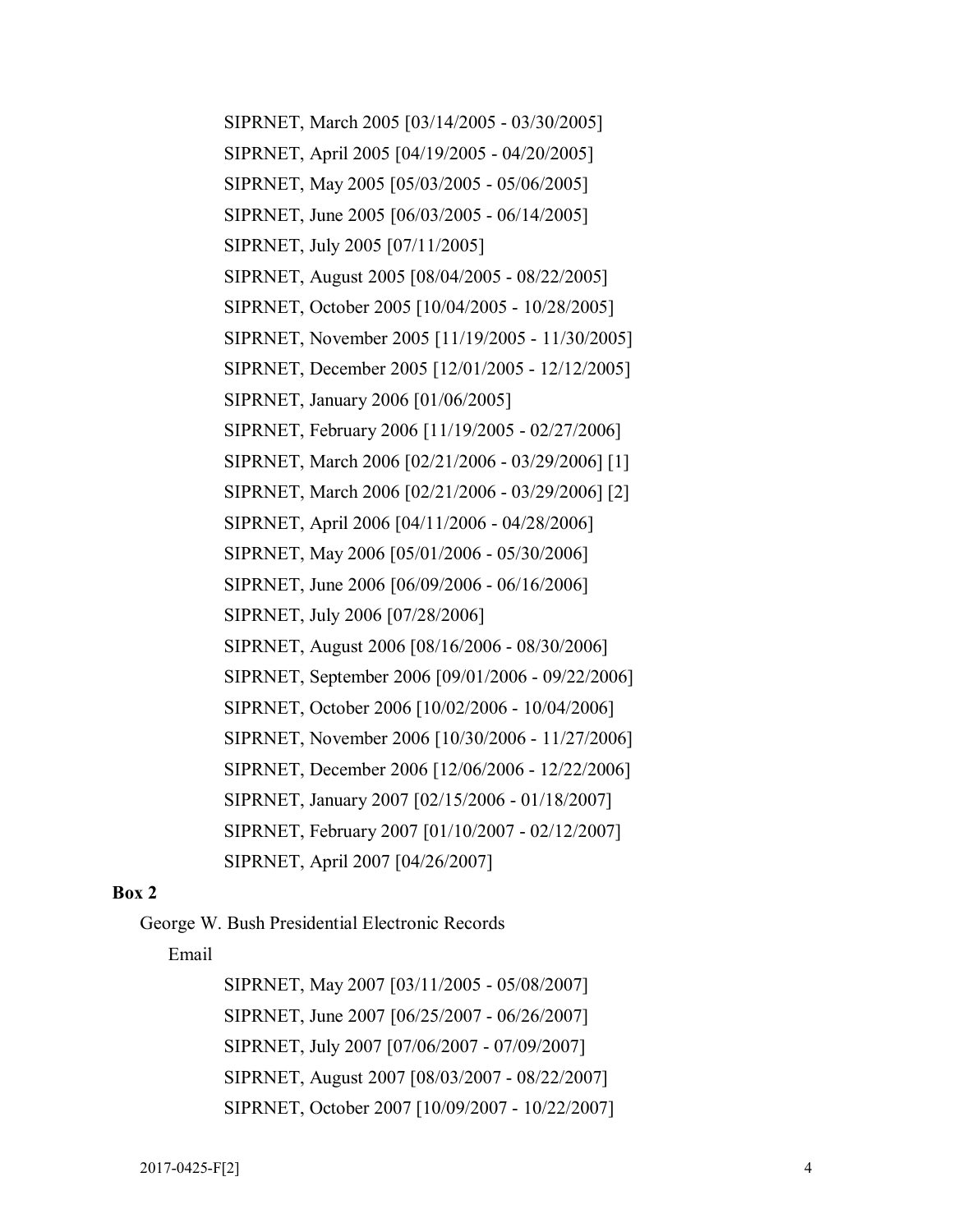SIPRNET, November 2007 [10/09/2007 - 11/30/2007] SIPRNET, December 2007 [10/02/2007 - 12/06/2007] SIPRNET, January 2008 [01/07/2008 - 01/23/2008] SIPRNET, March 2008 [09/30/2007 - 03/26/2008] SIPRNET, August 2008 [08/12/2008 - 08/22/2008] SIPRNET, September 2008 [09/17/2008 - 09/24/2008] TS Email, October 2001 [10/25/2001 - 10/29/2001] TS Email, November 2001 [11/02/2001 - 11/07/2001] TS Email, October 2002 [03/09/1994 - 10/26/2002] TS Email, November 2002 [11/06/2002 - 11/18/2002] TS Email, March 2003 [03/12/2003 - 03/26/2003] TS Email, October 2003 [10/06/2003 - 11/03/2003] TS Email, November 2003 [10/24/2003 - 11/04/2003] TS Email , Non-Record 2004-Q1 [10/22/2003 - 03/15/2004] SIPRNET, June 2008 [01/29/2008 - 06/23/2004] [1] SIPRNET, June 2008 [01/29/2008 - 06/23/2004] [2] TS Email, April 2001 [04/20/2001] TS Email, May 2001 [05/31/2001] TS Email, July 2002 [07/15/2002] TS Email, September 2002 [09/06/2002] TS Email, December 2002 [11/18/2002 - 12/31/2002] [1] TS Email, December 2002 [11/18/2002 - 12/31/2002] [2] TS Email, January 2003 [12/24/2002 - 01/31/2003] [1] TS Email, January 2003 [12/24/2002 - 01/31/2003] [2] TS Email, January 2003 [12/24/2002 - 01/31/2003] [3] TS Email, June 2003 [06/20/2003] TS Email, September 2003 [09/15/2003] TS Email, December 2003 [12/08/2003 - 12/19/2003] [1] TS Email, December 2003 [12/08/2003 - 12/19/2003] [2] TS Email, February 2004 [04/20/2001 - 02/25/2004] [1]

#### **Box 3**

George W. Bush Presidential Electronic Records Email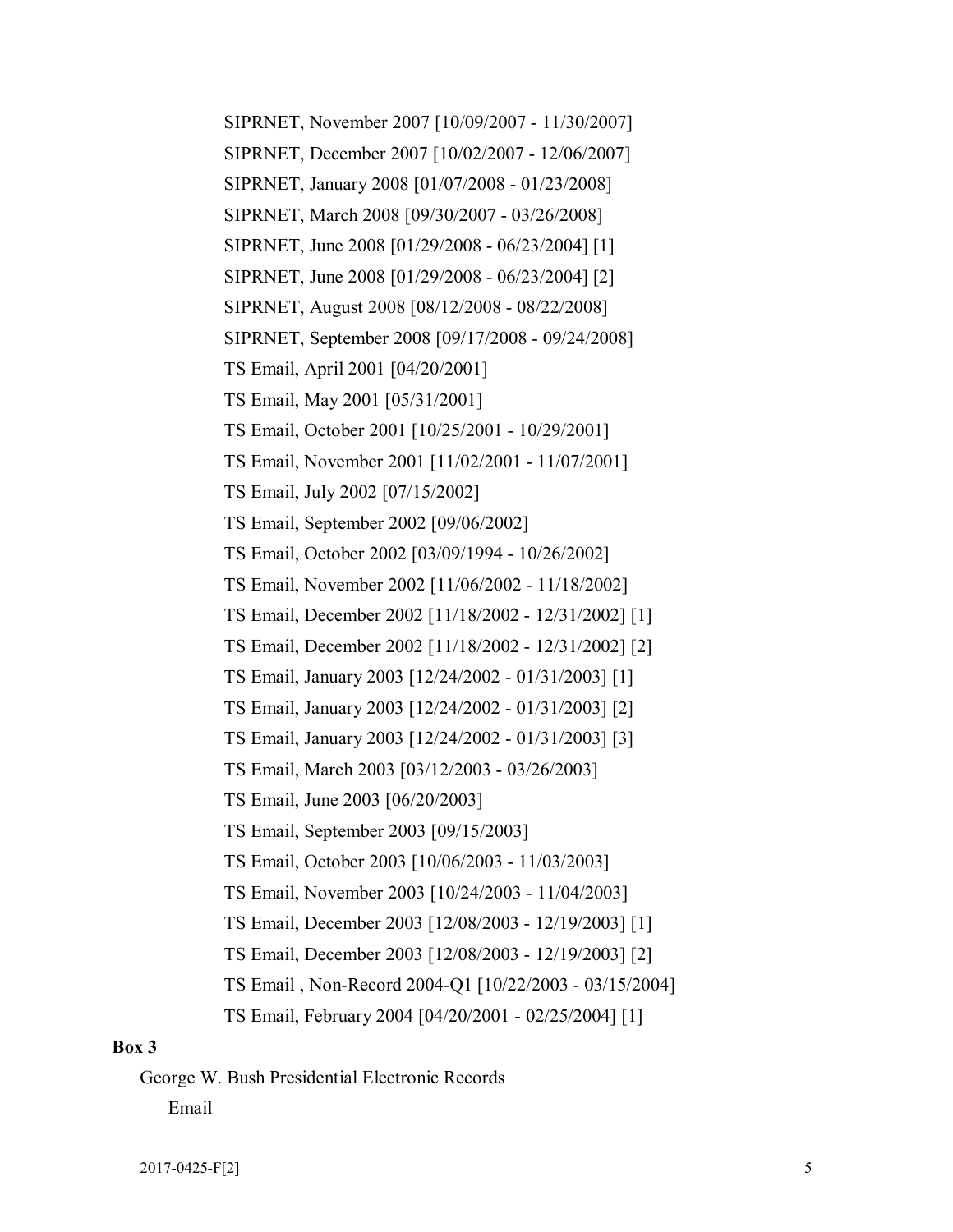TS Email , Non-Record 2004-Q2 [04/20/2004 - 06/28/2004] TS Email, April 2004 [04/20/2004 - 04/29/2004] TS Email, May 2004 [05/05/2004 - 05/31/2004] TS Email, June 2004 [06/01/2004 - 06/30/2004] TS Email , Non-Record 2004-Q3 [06/27/2004 - 08/06/2004] TS Email, August 2004 [08/04/2004 - 08/06/2004] [1] TS Email, August 2004 [08/04/2004 - 08/06/2004] [2] TS Email, September 2004 [08/06/2004 - 09/29/2004] TS Email , Non-Record 2004-Q4 [09/23/2004 - 10/25/2004] TS Email, October 2004 [09/23/2004 - 10/28/2004] TS Email, November 2004 [11/01/2004 - 11/30/2004] [2] TS Email, February 2004 [04/20/2001 - 02/25/2004] [2] TS Email, February 2004 [04/20/2001 - 02/25/2004] [3] TS Email, March 2004 [03/02/2004 - 03/15/2004] [1] TS Email, March 2004 [03/02/2004 - 03/15/2004] [2] TS Email, July 2004 [06/27/2004 - 07/09/2004] [1] TS Email, July 2004 [06/27/2004 - 07/09/2004] [2] TS Email, November 2004 [11/01/2004 - 11/30/2004] [1]

### **Box 4**

George W. Bush Presidential Electronic Records

#### Email

 TS Email, December 2004 [12/02/2004 - 12/20/2004] TS Email , Non-Record 2005-Q1 [01/04/2005 - 03/22/2005] TS Email, January 2005 [01/04/2005 - 01/31/2005] TS Email, February 2005 [02/03/2005 - 02/22/2005] TS Email, March 2005 [03/16/2005 - 03/30/2005] TS Email, April 2005 [04/13/2005 - 04/20/2005] TS Email, May 2005 [05/06/2005 - 05/10/2005] TS Email, November 2004 [11/01/2004 - 11/30/2004] [3] TS Email, November 2004 [11/01/2004 - 11/30/2004] [4] TS Email, November 2004 [11/01/2004 - 11/30/2004] [5] TS Email, November 2004 [11/01/2004 - 11/30/2004] [6] TS Email, November 2004 [11/01/2004 - 11/30/2004] [7]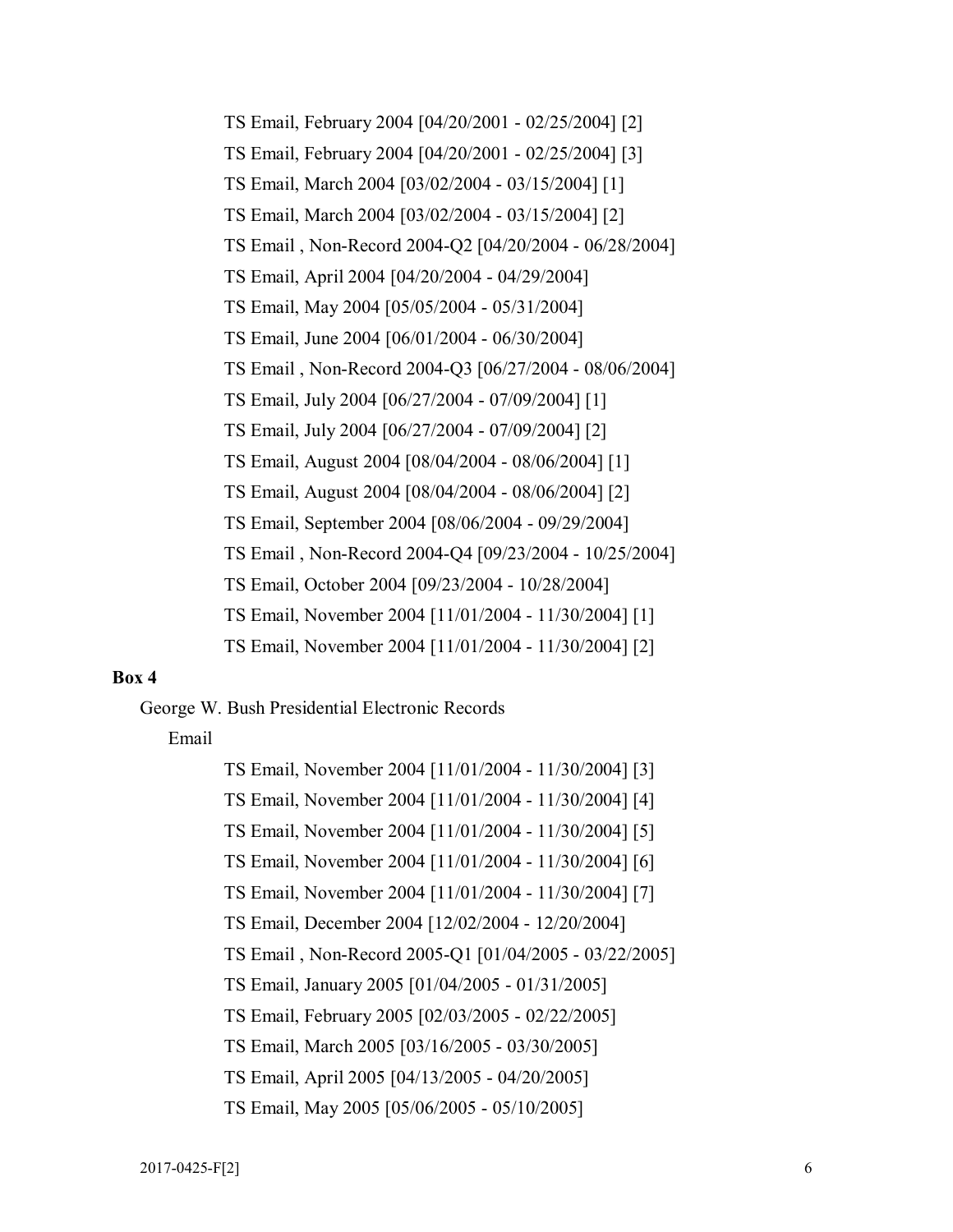TS Email, June 2005 [06/02/2005 - 06/27/2005] TS Email , Non-Record 2005-Q3 [07/26/2005 - 07/25/2005] TS Email, August 2005 [07/18/2005 - 08/22/2005] [1] TS Email, August 2005 [07/18/2005 - 08/22/2005] [2] TS Email, July 2005 [09/07/2004 - 07/28/2005] [1] TS Email, July 2005 [09/07/2004 - 07/28/2005] [2] TS Email, July 2005 [09/07/2004 - 07/28/2005] [3] TS Email, July 2005 [09/07/2004 - 07/28/2005] [4]

#### **Box 5**

George W. Bush Presidential Electronic Records

#### Email

 TS Email, September 2005 [09/18/2005 - 09/20/2005] TS Email, October 2005 [09/01/2005 - 10/28/2005] TS Email, November 2005 [06/14/2005 - 11/30/2005] TS Email, December 2005 [12/01/2005 - 12/12/2005] TS Email, January 2006 [05/14/2004 - 01/20/2006] TS Email, February 2006 [07/07/2005 - 02/27/2006] TS Email , Non-Record 2006-Q2 [01/17/2006 - 06/09/2006] TS Email, April 2006 [07/08/2004 - 04/30/2006] TS Email, May 2006 [05/01/2006 - 05/30/2006] TS Email, June 2006 [06/07/2006 - 06/16/2006] TS Email , Non-Record 2006-Q3 [07/06/2006 - 09/22/2006] TS Email, August 2006 [07/08/2005 - 08/31/2006] TS Email , Non-Record 2005-Q4 [10/14/2005] TS Email , Non-Record 2006-Q1 [11/19/2005 - 03/17/2006] [1] TS Email , Non-Record 2006-Q1 [11/19/2005 - 03/17/2006] [2] TS Email, March 2006 [02/21/2006 - 03/31/2006] [1] TS Email, March 2006 [02/21/2006 - 03/31/2006] [2] TS Email, July 2006 [03/01 2006 -07/28/2006] TS Email, September 2006 [07/06/2006 - 09/27/2006] [1] TS Email, September 2006 [07/06/2006 - 09/27/2006] [2] TS Email, September 2006 [07/06/2006 - 09/27/2006] [3] TS Email, September 2006 [07/06/2006 - 09/27/2006] [4]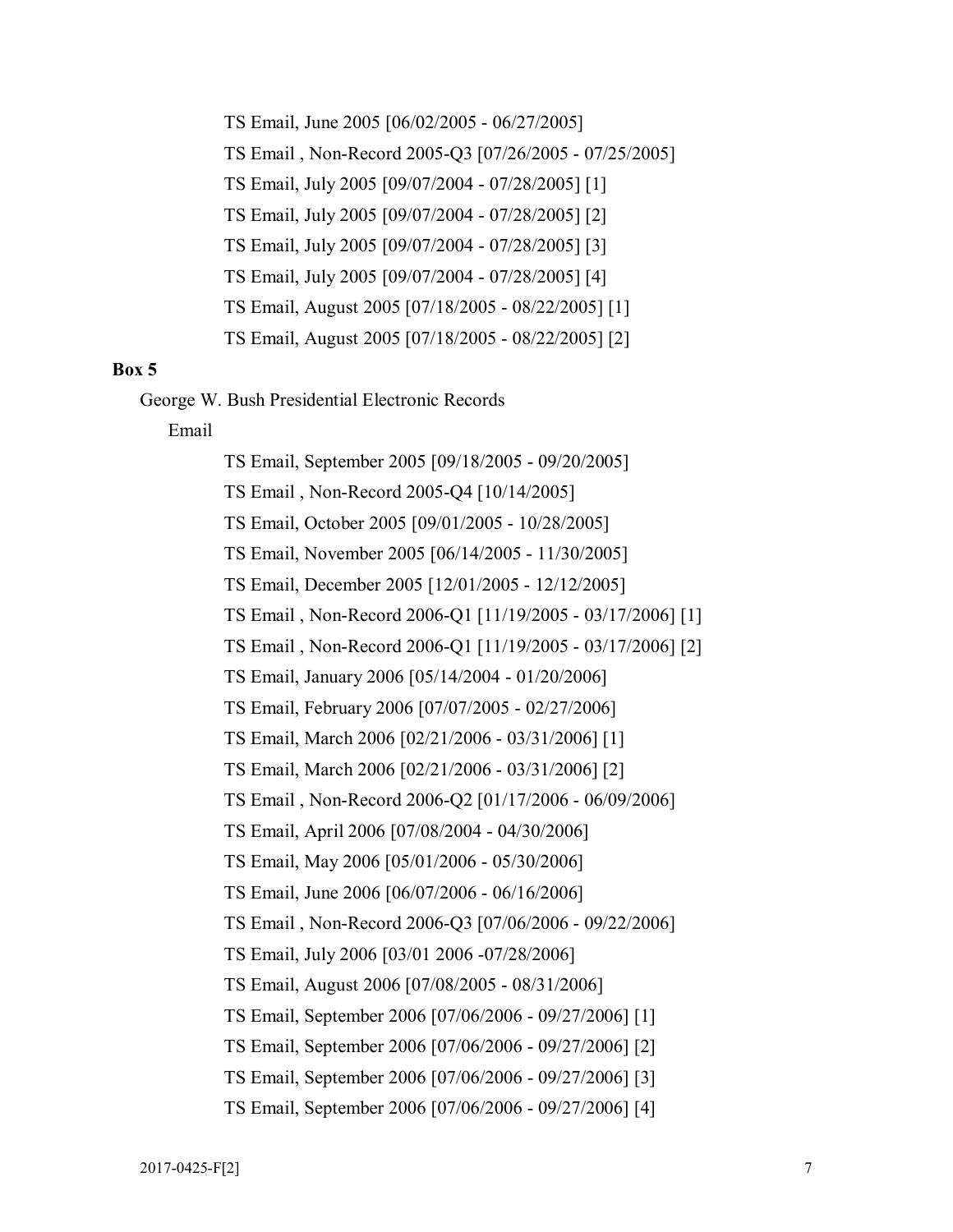TS Email , Non-Record 2006-Q4 [10/30/2006 - 12/06/2006] TS Email, October 2006 [10/02/2006 - 10/10/2006] TS Email, November 2006 [10/30/2006 - 11/27/2006] TS Email, December 2006 [12/06/2006 - 12/22/2006] TS Email, February 2007 [01/09/2007 - 02/28/2007] TS Email, March 2007 [02/27/2006 - 03/01/2007] TS Email, April 2007 [11/07/2006 - 04/26/2007] TS Email, May 2007 [03/11/2005 - 05/08/2007] TS Email, January 2007 [05/10/2006 - 01/29/2007] [1] TS Email, January 2007 [05/10/2006 - 01/29/2007] [2] TS Email , Non-Record 2007-Q2 [05/03/2007]

## **Box 6**

George W. Bush Presidential Electronic Records

Email

 TS Email, June 2007 [02/25/1985 - 06/28/2007] TS Email , Non-Record 2007-Q3 [07/10/2007 - 09/24/2007] TS Email, August 2007 [02/05/2007 - 09/20/2007] [1] TS Email, August 2007 [02/05/2007 - 09/20/2007] [2] TS Email, August 2007 [02/05/2007 - 09/20/2007] [3] TS Email, August 2007 [02/05/2007 - 09/20/2007] [4] TS Email, September 2007 [02/25/1985 - 09/27/2007] [1] TS Email , Non-Record 2007-Q4 [10/09/2007 - 12/12/2007] TS Email, July 2007 [02/25/1985 - 07/31/2007] [1] TS Email, July 2007 [02/25/1985 - 07/31/2007] [2] TS Email, September 2007 [02/25/1985 - 09/27/2007] [2] TS Email, October 2007 [10/09/2007 - 10/22/2007] [1] TS Email, October 2007 [10/09/2007 - 10/22/2007] [2] TS Email, November 2007 [10/09/2007 - 11/30/2007] [1] TS Email, November 2007 [10/09/2007 - 11/30/2007] [2] TS Email, December 2007 [12/20/2007 - 12/21/2007] [1] TS Email, December 2007 [12/20/2007 - 12/21/2007] [2] TS Email, December 2007 [12/20/2007 - 12/21/2007] [3] TS Email, December 2007 [12/20/2007 - 12/21/2007] [4]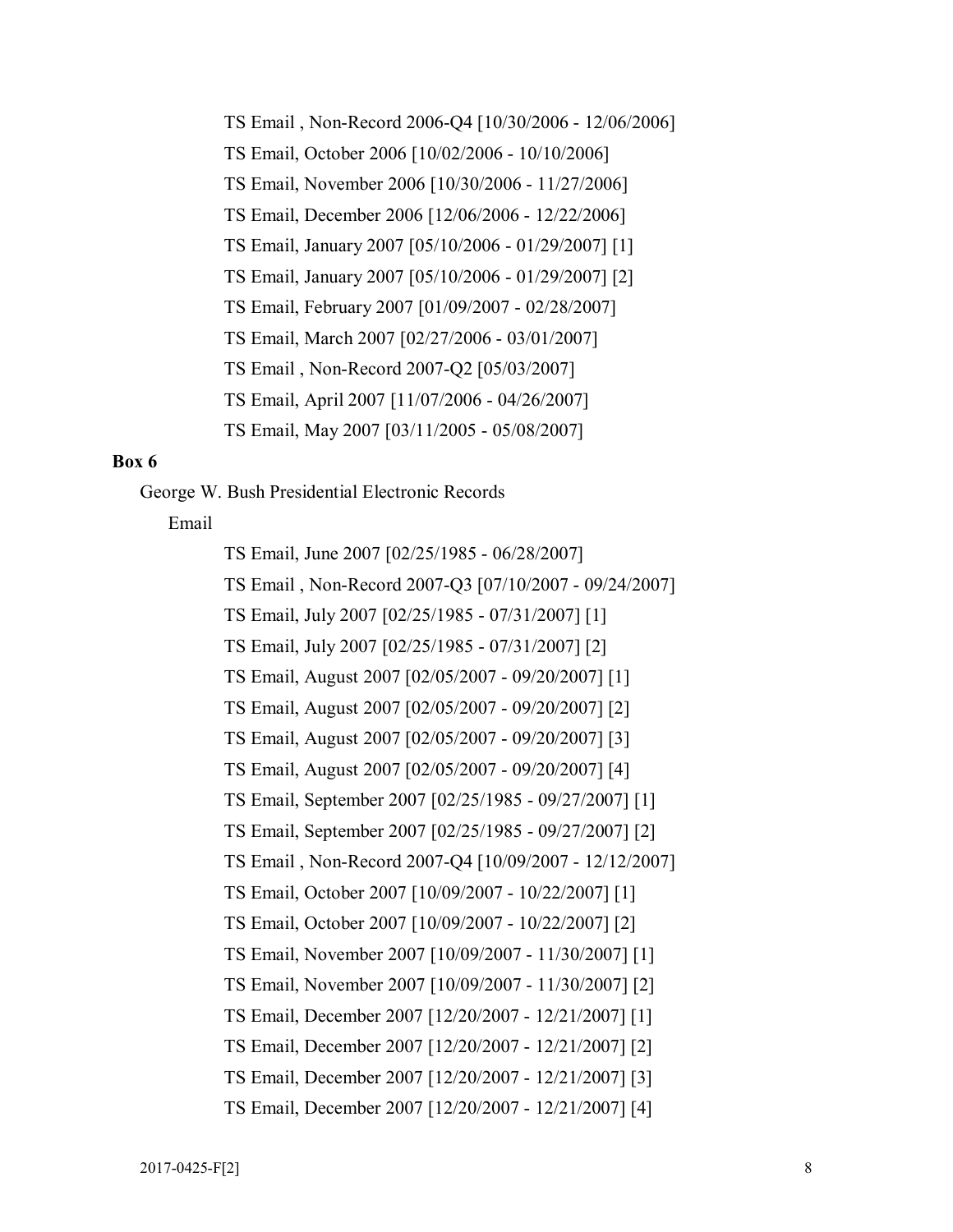TS Email, December 2007 [12/20/2007 - 12/21/2007] [5] TS Email, December 2007 [12/20/2007 - 12/21/2007] [6] TS Email, December 2007 [12/20/2007 - 12/21/2007] [7]

### **Box 7**

George W. Bush Presidential Electronic Records

Email

 TS Email , Non-Record 2008-Q1 [01/07/2008 - 03/21/2008] TS Email , Non-Record 2008-Q2 [05/01/2008 - 06/06/2008] TS Email , Non-Record 2008-Q3 [08/12/2008 - 09/04/2008] TS Email, July 2008 [04/17/2008 - 07/21/2008] TS Email, August 2008 [03/20/2008 - 08/27/2008] TS Email, September 2008 [08/21/2008 - 09/17/2008] TS Email , Non-Record 2008-Q4 [11/26/2007 - 10/17/2008] TS Email, October 2008 [10/01/2008 - 10/15/2008] TS Email, January 2008 [01/04/2008 - 02/06/2008] [1] TS Email, January 2008 [01/04/2008 - 02/06/2008] [2] TS Email, February 2008 [05/24/2007 - 02/24/2008] [1] TS Email, February 2008 [05/24/2007 - 02/24/2008] [2] TS Email, March 2008 [01/25/1995 - 03/30/2008] [1] TS Email, March 2008 [01/25/1995 - 03/30/2008] [2] TS Email, April 2008 [08/21/2007 - 04/28/2008] [1] TS Email, April 2008 [08/21/2007 - 04/28/2008] [2] TS Email, May 2008 [03/17/2008 - 05/23/2008] [1] TS Email, May 2008 [03/17/2008 - 05/23/2008] [2] TS Email, June 2008 [01/29/2008 - 06/29/2008] [1] TS Email, June 2008 [01/29/2008 - 06/29/2008] [2] TS Email, June 2008 [01/29/2008 - 06/29/2008] [3] TS Email, June 2008 [01/29/2008 - 06/29/2008] [4]

## **Box 8**

George W. Bush Presidential Electronic Records

#### Email

 TS Email, November 2008 [10/21/2008 - 11/25/2008] TS Email, December 2008 [12/05/2008]